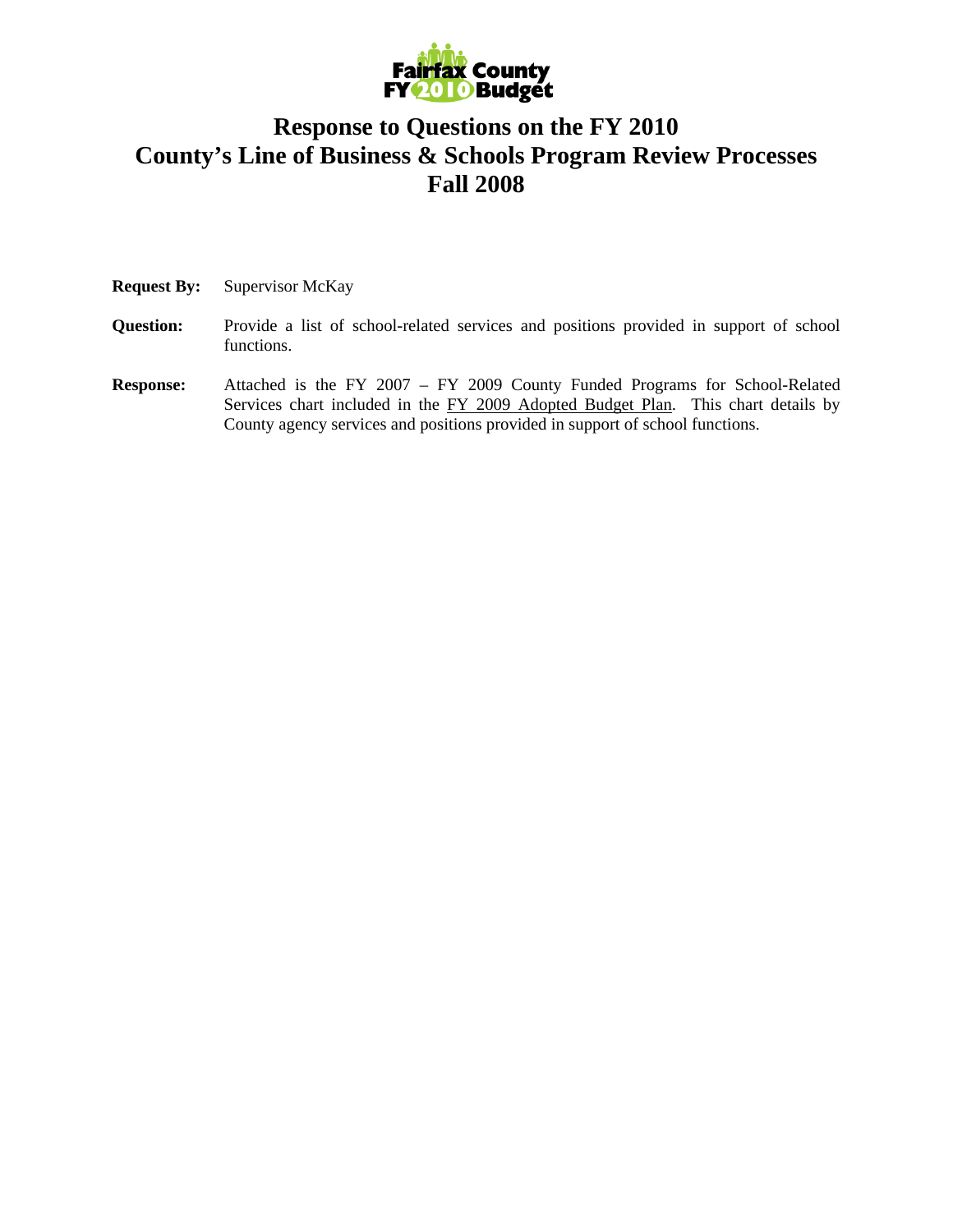# **FAIRFAX COUNTY FY 2007 - FY 2009 County Funded Programs for School-Related Services**

|                                                                     | FY 2007<br><b>Actual</b> | FY 2008<br><b>Revised</b><br><b>Budget Plan</b> | FY 2009<br><b>Advertised</b><br><b>Budget Plan</b> | FY 2009<br><b>Adopted</b><br><b>Budget Plan</b> |
|---------------------------------------------------------------------|--------------------------|-------------------------------------------------|----------------------------------------------------|-------------------------------------------------|
|                                                                     |                          |                                                 |                                                    |                                                 |
|                                                                     |                          |                                                 |                                                    |                                                 |
| <b>General Fund Transfers</b>                                       |                          |                                                 |                                                    |                                                 |
| General Fund Transfer to School Operating Fund                      | \$1,533,218,089          | \$1,586,600,722                                 | \$1,586,600,722                                    | \$1,626,600,722                                 |
| General Fund Transfer to School Debt Service                        | 142,269,368              | 147,858,704                                     | 154,633,175                                        | 154,633,175                                     |
| Subtotal                                                            | \$1,675,487,457          | \$1,734,459,426                                 | \$1,741,233,897                                    | \$1,781,233,897                                 |
| <b>Police Department</b>                                            |                          |                                                 |                                                    |                                                 |
| School Resource and School Education Officers                       |                          |                                                 |                                                    |                                                 |
| $(60/60.0$ SYE)                                                     | \$6,719,291              | \$7,338,976                                     | \$7,518,736                                        | \$7,738,399                                     |
| Security for activities such as proms and football                  |                          |                                                 |                                                    |                                                 |
| games                                                               | 361,822                  | 389,035                                         | 390,484                                            | 392,255                                         |
| School Crossing Guards (64/64.0 SYE)                                | 1,402,254                | 1,997,234                                       | 2,148,519                                          | 2,212,115                                       |
| Subtotal                                                            | \$8,483,367              | \$9,725,245                                     | \$10,057,739                                       | \$10,342,769                                    |
| <b>Fire Department</b>                                              |                          |                                                 |                                                    |                                                 |
| Fire safety programs for pre-school through middle                  |                          |                                                 |                                                    |                                                 |
| school aged students                                                | \$151,144                | \$156,120                                       | \$159,766                                          | \$159,766                                       |
| Subtotal                                                            | \$151,144                | \$156,120                                       | \$159,766                                          | \$159,766                                       |
| <b>Health Department</b>                                            |                          |                                                 |                                                    |                                                 |
| School Health (256/185.23 SYE)                                      | \$11,719,027             | \$12,693,947                                    | \$12,643,178                                       | \$12,783,308                                    |
| Subtotal                                                            | \$11,719,027             | \$12,693,947                                    | \$12,643,178                                       | \$12,783,308                                    |
| <b>Community Services Board (CSB) - Mental Health Services</b>      |                          |                                                 |                                                    |                                                 |
| Pre-Kindergarten programming (11/1.08 SYE)                          | \$82,353                 | \$84,543                                        | \$86,834                                           | \$86,834                                        |
| Elementary school programming (1/0.01 SYE)                          | 699                      | 718                                             | 737                                                | 737                                             |
| Middle school programming (1/0.01 SYE)                              | 699                      | 718                                             | 737                                                | 737                                             |
| High school and alternative school programming                      |                          |                                                 |                                                    |                                                 |
| $(14/0.25$ SYE)                                                     | 19,232                   | 19,744                                          | 20,279                                             | 20,279                                          |
| Subtotal                                                            | \$102,983                | \$105,723                                       | \$108,587                                          | \$108,587                                       |
| <b>Community Services Board (CSB) - Mental Retardation Services</b> |                          |                                                 |                                                    |                                                 |
| Elementary school programming (2/1.25 SYE)                          | \$321,359                | \$329,904                                       | \$338,844                                          | \$200,972                                       |
| Middle school programming (24/0.17 SYE)                             | 16,033                   | 16,459                                          | 16,906                                             | 16,906                                          |
| High school and alternative school programming                      |                          |                                                 |                                                    |                                                 |
| $(40/2.23$ SYE)                                                     | 209,010                  | 214,568                                         | 210,382                                            | 210,382                                         |
| Subtotal                                                            | \$546,402                | \$560,931                                       | \$566,132                                          | \$428,260                                       |
| <b>Community Services Board (CSB) - Alcohol and Drug Services</b>   |                          |                                                 |                                                    |                                                 |
| Elementary school programming (4/2.75 SYE)                          | \$192,253                | \$197,365                                       | \$202,714                                          | \$202,714                                       |
| Middle school programming (12/7.8 SYE)                              | 391,111                  | 401,511                                         | 412,362                                            | 412,362                                         |
| High school and alternative school programming                      |                          |                                                 |                                                    |                                                 |
| $(29/27.25$ SYE)                                                    | 1,893,161                | 1,943,497                                       | 1,996,167                                          | 1,996,167                                       |
| Subtotal                                                            | \$2,476,525              | \$2,542,373                                     | \$2,611,243                                        | \$2,611,243                                     |
| <b>Community Services Board (CSB) - Early Intervention Services</b> |                          |                                                 |                                                    |                                                 |
| Pre-Kindergarten programming (60/0.35 SYE)                          | \$26,139                 | \$26,834                                        | \$27,562                                           | \$27,562                                        |
| Subtotal                                                            | \$26,139                 | \$26,834                                        | \$27,562                                           | \$27,562                                        |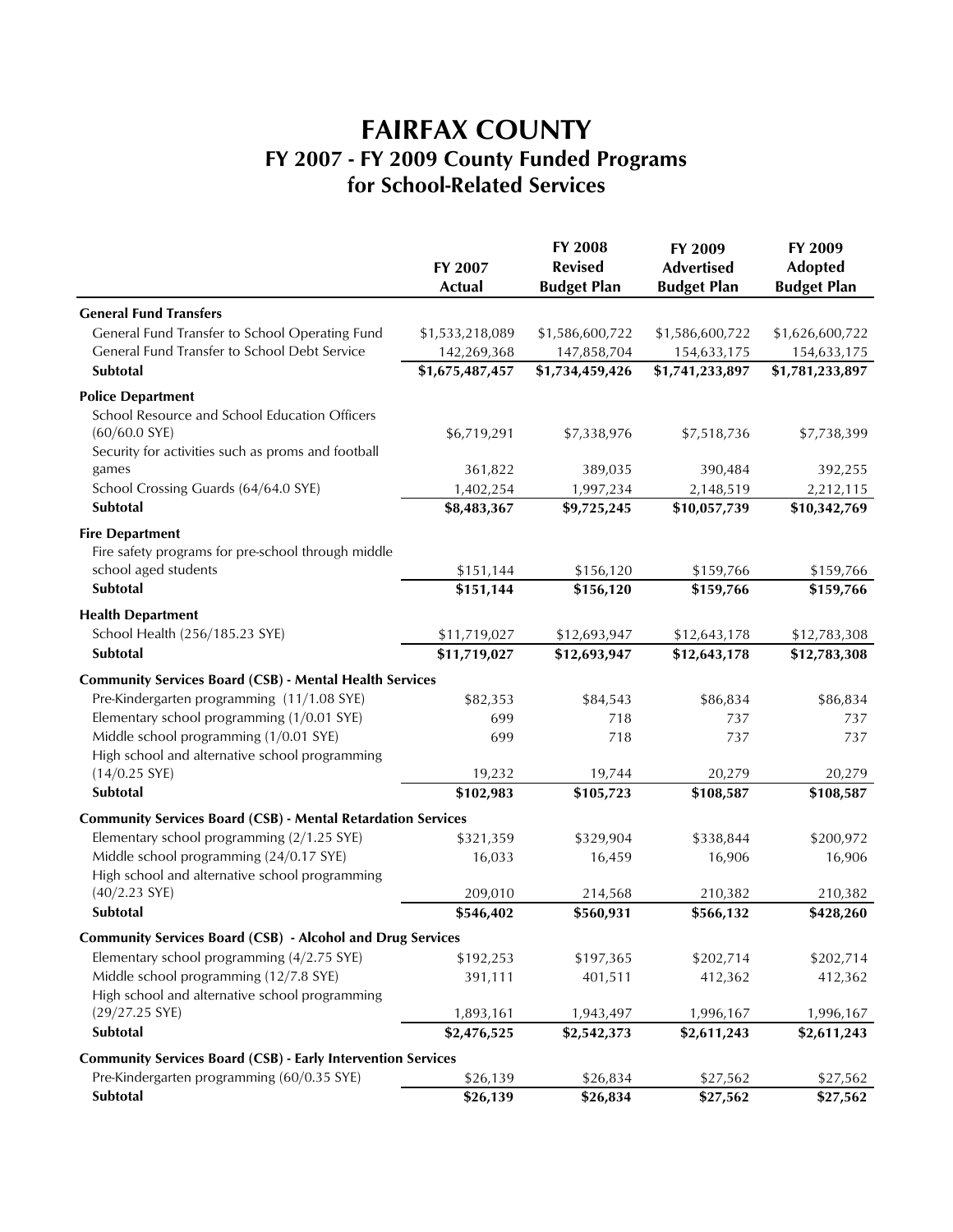### **FAIRFAX COUNTY FY 2007 - FY 2009 County Funded Programs for School-Related Services**

|                                                          | FY 2007<br><b>Actual</b> | <b>FY 2008</b><br><b>Revised</b><br><b>Budget Plan</b> | FY 2009<br><b>Advertised</b><br><b>Budget Plan</b> | FY 2009<br><b>Adopted</b><br><b>Budget Plan</b> |
|----------------------------------------------------------|--------------------------|--------------------------------------------------------|----------------------------------------------------|-------------------------------------------------|
|                                                          |                          |                                                        |                                                    |                                                 |
|                                                          |                          |                                                        |                                                    |                                                 |
| <b>Department of Family Services</b>                     |                          |                                                        |                                                    |                                                 |
| Net Cost of the School-Age Child Care (SACC)             |                          |                                                        |                                                    |                                                 |
| Program (649/591.09 SYE) - includes general              |                          |                                                        |                                                    |                                                 |
| services and services for special needs clients          |                          |                                                        |                                                    |                                                 |
| partially offset by program revenues                     | \$6,484,056              | \$8,502,729                                            | \$7,820,375                                        | \$8,172,379                                     |
| Net Cost of the Head Start Program-General Fund          |                          |                                                        |                                                    |                                                 |
| (Higher Horizons, Gum Springs (18/18.0 SYE),             |                          |                                                        |                                                    |                                                 |
| Schools' Contract)                                       | 5,889,279                | 6,441,312                                              | 6,024,560                                          | 6,040,682                                       |
| Head Start Federal Grant Funding                         |                          |                                                        |                                                    |                                                 |
| (Local Cash Match) <sup>1</sup>                          | 659,685                  | 1,386,339                                              | 836,786                                            | 836,786                                         |
| Comprehensive Services Act (special education            |                          |                                                        |                                                    |                                                 |
| programs not in FCPS)                                    | 15,899,089               | 14,303,609                                             | 16,503,639                                         | 16,503,639                                      |
| County contribution to Schools for SACC space            | 750,000                  | 750,000                                                | 750,000                                            | 750,000                                         |
| Subtotal                                                 | \$29,682,109             | \$31,383,989                                           | \$31,935,360                                       | \$32,303,486                                    |
| <b>Department of Community and Recreation Services</b>   |                          |                                                        |                                                    |                                                 |
| After School Programs at Fairfax County Middle           |                          |                                                        |                                                    |                                                 |
| Schools <sup>2</sup>                                     | \$2,733,640              | \$3,492,114                                            | \$3,492,114                                        | \$3,492,114                                     |
| After School Partnership Program                         | 145,000                  | 145,000                                                | 145,000                                            | 145,000                                         |
| Field improvements <sup>3</sup>                          | 105,100                  | 415,114                                                | 200,000                                            | 200,000                                         |
| Therapeutic recreation                                   | 39,832                   | 41,650                                                 | 41,172                                             | 41,172                                          |
| Subtotal                                                 | \$3,023,572              | \$4,093,878                                            | \$3,878,286                                        | \$3,878,286                                     |
| <b>Fairfax County Park Authority</b>                     |                          |                                                        |                                                    |                                                 |
| Maintenance of Fairfax County Public Schools'            |                          |                                                        |                                                    |                                                 |
| athletic fields                                          | \$1,555,232              | \$1,929,992                                            | \$1,538,648                                        | \$1,538,648                                     |
| Subtotal                                                 | \$1,555,232              | \$1,929,992                                            | \$1,538,648                                        | \$1,538,648                                     |
| <b>TOTAL: County Funding for School Related Services</b> | \$1,733,253,957          | \$1,797,678,458                                        | \$1,804,760,398                                    | \$1,845,415,812                                 |

<sup>1</sup> This includes Local Cash Match funding for Federal Head Start and Early Head Start for the Higher Horizons, Gum Springs and Schools' Contracts.

 $2$  In FY 2007 Club 78 was eliminated and the After School Program was fully funded for 26 middle schools.

<sup>3</sup> Only the cost of athletic field lighting is reflected here. All other FCPS-related field improvement funding is managed by, and shown under, the Fairfax County Park Authority.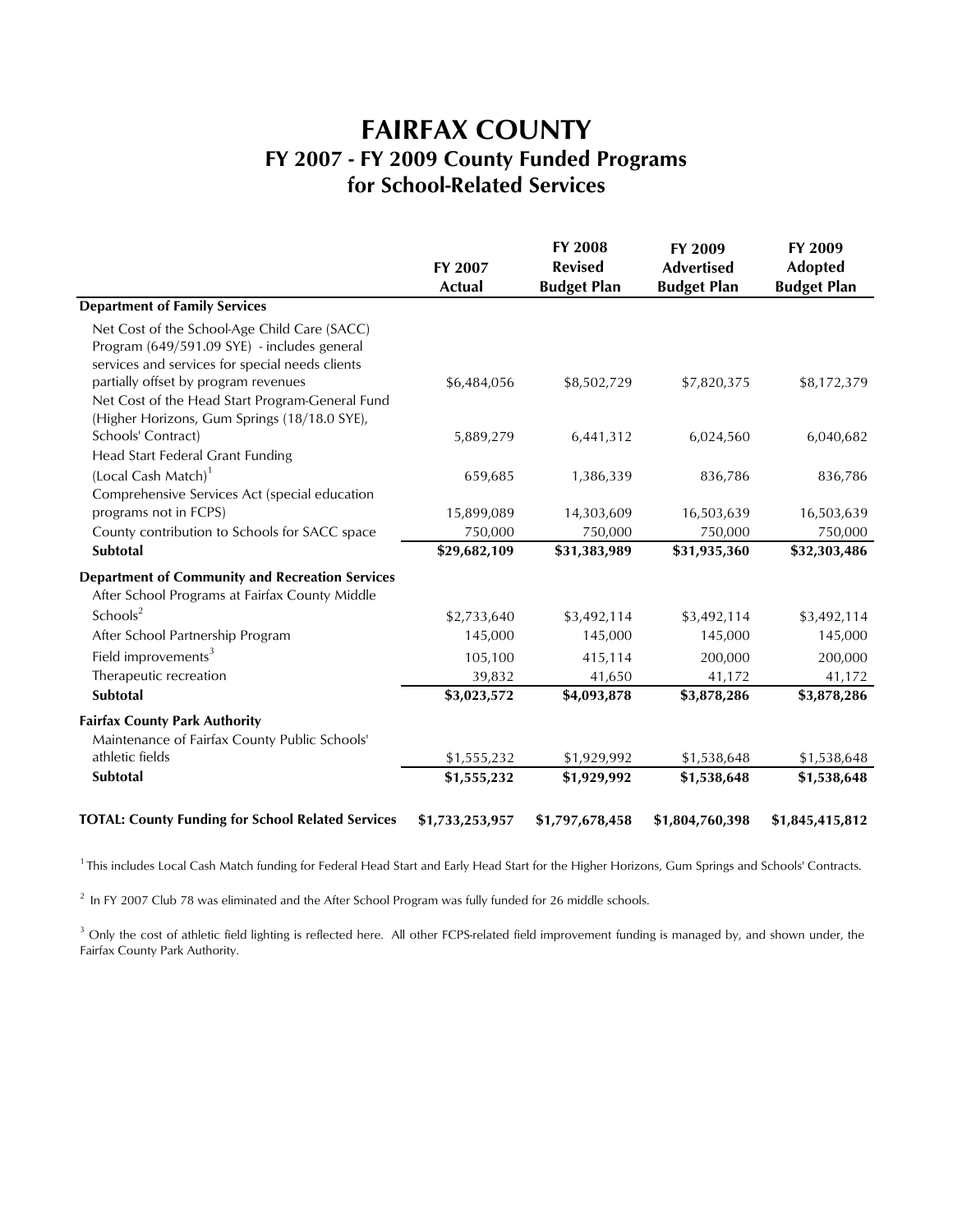# **FAIRFAX COUNTY FY 2007 - FY 2009 Additional County Funded Programs for General Youth Services**

|                                                        | FY 2007<br>Actual | FY 2008<br><b>Revised</b><br><b>Budget Plan</b> | FY 2009<br><b>Advertised</b><br><b>Budget Plan</b> | FY 2009<br><b>Adopted</b><br><b>Budget Plan</b> |
|--------------------------------------------------------|-------------------|-------------------------------------------------|----------------------------------------------------|-------------------------------------------------|
| <b>Additional County Funded Youth Programs</b>         |                   |                                                 |                                                    |                                                 |
| Family Services - Net cost of services for children    |                   |                                                 |                                                    |                                                 |
| (excluding SACC and Head Start)                        | \$20,081,002      | \$24,662,362                                    | \$24,548,320                                       | \$21,988,767                                    |
| Juvenile and Domestic Relations District Court -       |                   |                                                 |                                                    |                                                 |
| <b>Residential Services</b>                            | 2,562,491         | 2,859,525                                       | 2,756,390                                          | 2,779,709                                       |
| Department of Community and Recreation                 |                   |                                                 |                                                    |                                                 |
| Services - Therapeutic Recreation                      | 796,641           | 832,995                                         | 823,441                                            | 823,441                                         |
| Department of Community and Recreation                 |                   |                                                 |                                                    |                                                 |
| Services - Teen Centers (excluding Club 78)            | 2,028,631         | 2,021,202                                       | 2,092,288                                          | 2,092,288                                       |
| Department of Community and Recreation                 |                   |                                                 |                                                    |                                                 |
| Services - Community Centers                           | 1,609,783         | 1,847,429                                       | 1,752,164                                          | 1,752,164                                       |
| Department of Community and Recreation                 |                   |                                                 |                                                    |                                                 |
| Services - Net cost Extension/Community                |                   |                                                 |                                                    |                                                 |
| Education                                              | 66,357            | 69,125                                          | 79,052                                             | 79,052                                          |
| Department of Community and Recreation                 |                   |                                                 |                                                    |                                                 |
| Services - Youth Sports Subsidy                        | 195,000           | 195,000                                         | 195,000                                            | 195,000                                         |
| Department of Community and Recreation                 |                   |                                                 |                                                    |                                                 |
| Services - Youth Sports Scholarship                    | 93,977            | 75,000                                          | 100,000                                            | 100,000                                         |
| Department of Community and Recreation                 |                   |                                                 |                                                    |                                                 |
| Services - Youth Worker Program                        | 53,500            | 55,932                                          | 55,932                                             | 55,932                                          |
| Fairfax County Park Authority - Athletic Field         |                   |                                                 |                                                    |                                                 |
| Maintenance (non-schools fields)                       | 2,395,481         | 2,307,631                                       | 2,430,386                                          | 2,280,384                                       |
| <b>Subtotal: Additional County Funded Programs for</b> |                   |                                                 |                                                    |                                                 |
| <b>General Youth Services (Non-School)</b>             | \$29,882,863      | \$34,926,201                                    | \$34,832,973                                       | \$32,146,737                                    |
| <b>TOTAL: County Funded Programs for Youth</b>         |                   |                                                 |                                                    |                                                 |
| (Includes Both School and Non-School Programs)         | \$1,763,136,820   | \$1,832,604,659                                 | \$1,839,593,371                                    | \$1,877,562,549                                 |